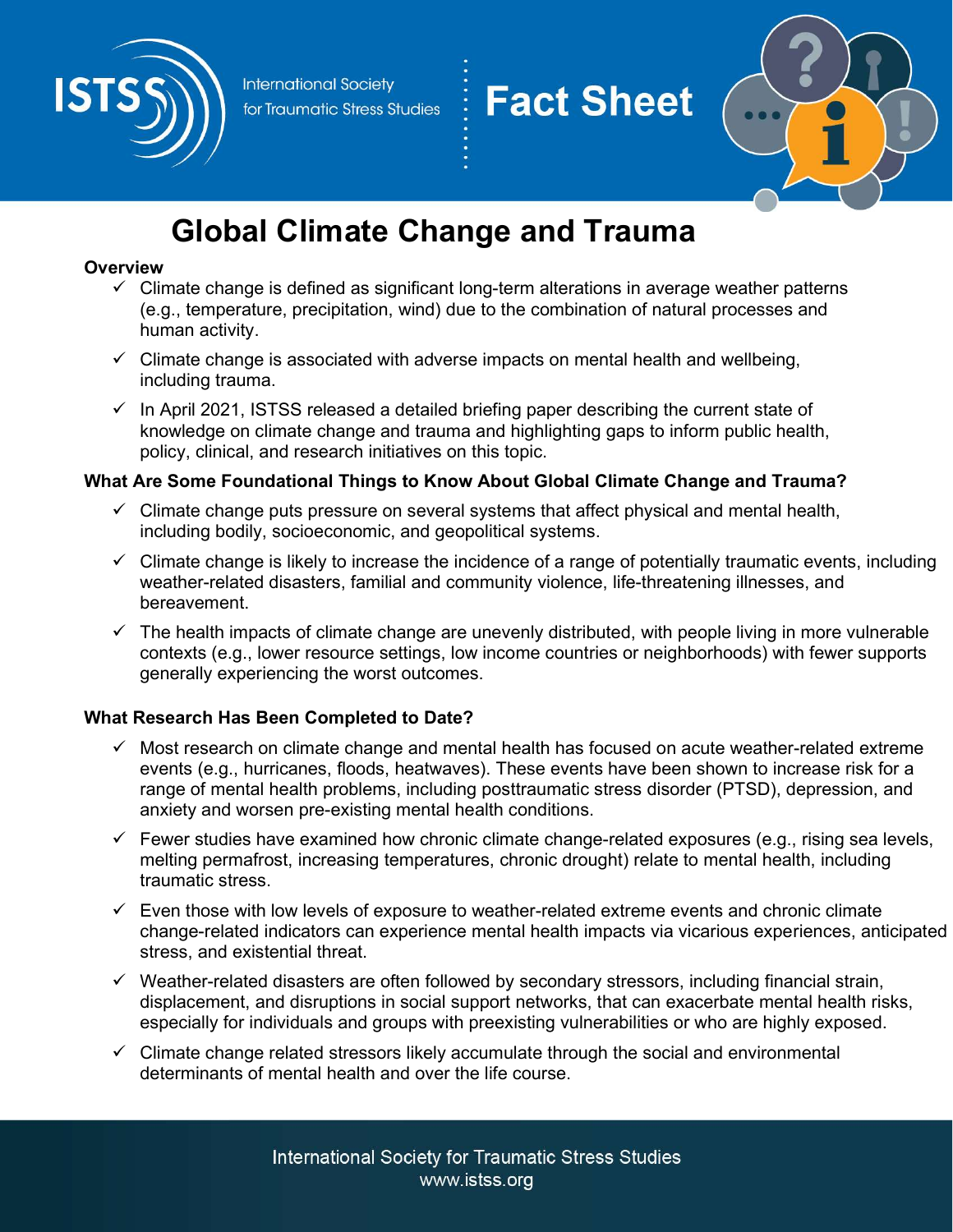

www.istss.org



 $\checkmark$  Researchers are beginning to look at factors that will promote psychosocial adaptation to climate change, resilience, and posttraumatic growth.

**Fact Sheet** 

- $\checkmark$  Several factors have been identified that influence the capacity to adapt to the mental health impacts of climate change, including social capital; sense of community; government assistance; access to resources; community preparedness; intersectoral/transdisciplinary collaboration; vulnerability and adaptation assessments; communication and outreach; mental health literacy; and culturally relevant resources.
- $\checkmark$  Most research has focused on individual-level characteristics shaping the mental health consequences of climate change, with little consideration of community-level factors.

## What Should We Do?

There are many actions needed to address the impact of climate change on trauma-related exposures and symptoms. Below are examples of actions needed by public policy, clinical, and research experts.

## Public health and policy action steps:

- $\checkmark$  Develop a framework to categorize the stressors caused by climate change
- $\checkmark$  Support efforts to prevent mental health problems, including traumatic stress, and promote well-being alongside treatment in order to boost resilience to the effects of climate change
- $\checkmark$  Support people in committing to actions they are willing to take to bring about changes in policy and behavior
- $\checkmark$  Engage community leaders and grassroots organizations as partners in the process of initiating and developing efforts to improve traumatic stress in the context of climate change
- $\checkmark$  Initiate networks of care among interdisciplinary health professionals, community leaders, educators, and other disciplines involved in sustainability and ecological efforts to address climate change
- $\checkmark$  Support positive climate change adaptation and mitigation strategies

## Clinical action steps:

- $\checkmark$  Deliver mental health and psychosocial support services at multiple levels, including at the community level through community networks
- $\checkmark$  Respect human rights and abide by a do-no-harm approach when addressing mental health needs
- $\checkmark$  Where existing, use evidence-based approaches and follow international quidance (e.g. to address distress and trauma reactions among disaster affected populations and in settings of complex adversity)

#### Research action steps:

- $\checkmark$  Use systems thinking frameworks and tools.
- $\checkmark$  Explore how climate change impacts the occurrence of traumatic events and trauma related psychopathology.
- $\checkmark$  Develop measures that could be used to assess climate change-related exposures and traumatic stress impacts
- $\checkmark$  Test climate change adaptation and mitigation, including involvement in grassroots social and climate justice projects, as a mechanism through which to prevent traumatic stress and support psychological resilience.